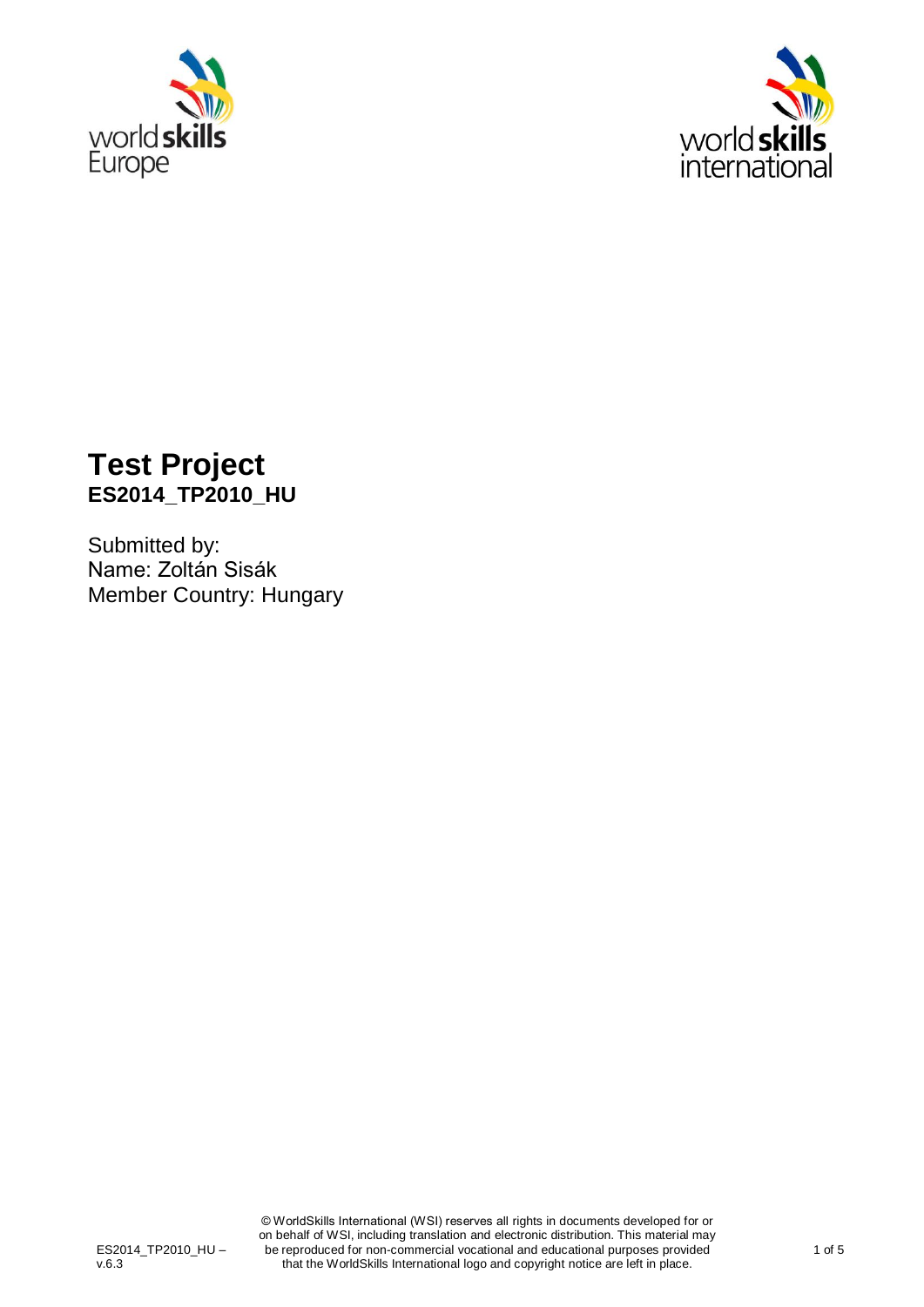



### **Tartalom**

| 2.             |  |
|----------------|--|
| 3 <sub>1</sub> |  |
| 3.1.           |  |
| 3.2.           |  |
| 3.3.           |  |
| 4.             |  |
| 5.             |  |
| 6.             |  |
| 7 <sub>1</sub> |  |
| 7.1.           |  |
| 7.2.           |  |
| 7.3.           |  |

#### <span id="page-1-0"></span>**1. CONTENTS**

This Test Project proposal consists of the following documentation/files:

- 1. ES2014\_TP2010\_HU.doc
- 2. ES2014\_TP\_SP2010\_HU\_APPENDIX\_1\_(DAY1).docx
- 3. ES2014\_TP\_SP2010\_HU\_APPENDIX\_2\_(DAY2).docx
- 4. ES2014\_TP\_SP2010\_HU\_APPENDIX\_3\_(DAY3).docx
- 5. ES2014\_TP\_SP2010\_HU\_APPENDIX\_4\_(Marking\_scheme \_DAY1).xlsx
- 6. ES2014\_TP\_SP2010\_HU\_APPENDIX\_5\_(Marking\_scheme \_DAY2).xlsx
- 7. ES2014\_TP\_SP2010\_HU\_APPENDIX\_6\_(Marking\_scheme \_DAY3).xlsx

#### <span id="page-1-1"></span>**2. INTRODUCTION**

The French national office of the multinational travel agency **'Sunshine & More'** occupies two sites. For their central office they rent a floor in an office building in Paris. They have a remote office in Lille as well.

A small company called **'WebDemand'** just now moved into the same office building in Paris. This company provides web development and operation for its partners, primarily with the use of open source technologies.

Your team is the installation and operational team of the Paris based company called **'Network Solution'**, which provides complete IT solutions to its customers. Your team was recently charged with supporting the IT system of 'Sunshine & More'. The travel agency is unsatisfied with the structure and performance of its current IT system, and therefore requested your company to reconfigure the network, using the current equipment, and to re-install the servers and desired services.

'WebDemand', seeing your work in the office building, also requested your company to build their infrastructure, and to configure their network and open source based services.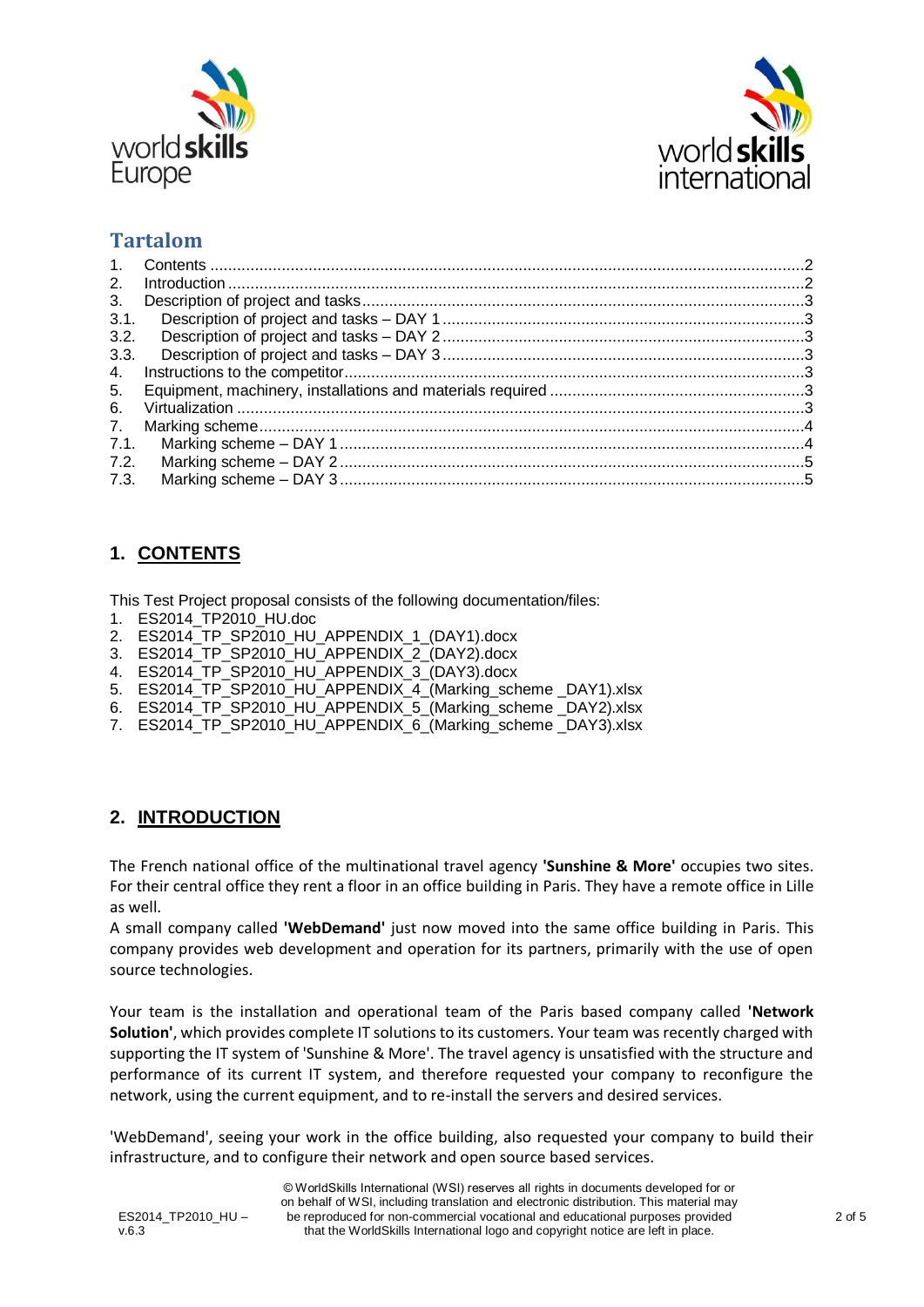



#### <span id="page-2-1"></span><span id="page-2-0"></span>**3. DESCRIPTION OF PROJECT AND TASKS**

#### **3.1.DESCRIPTION OF PROJECT AND TASKS – DAY 1**

For Day 1 description of project and tasks please see Appendix 1.

#### <span id="page-2-2"></span>**3.2.DESCRIPTION OF PROJECT AND TASKS – DAY 2**

For Day 2 description of project and tasks please see Appendix 2.

#### <span id="page-2-3"></span>**3.3.DESCRIPTION OF PROJECT AND TASKS – DAY 3**

For Day 3 description of project and tasks please see Appendix 3.

#### <span id="page-2-4"></span>**4. INSTRUCTIONS TO THE COMPETITOR**

- Do not bring any materials with you to the competition.
- Mobile phones are not to be used.
- Do not disclose any competition material / information to any person during each day's competition.
- Read the whole competition script prior to you starting work.
- Be aware different tasks attract a percentage of the overall mark. Plan your time carefully.

#### <span id="page-2-5"></span>**5. EQUIPMENT, MACHINERY, INSTALLATIONS AND MATERIALS REQUIRED**

- 1 Cisco 28xx ISR Routers
- 2 Cisco 19xx ISR Routers
- 3 Cisco 2960 Switches
- $\bullet$  1 ASA 5505 firewall
- 2 Cisco IP-Phones
- 1 Cisco Standalone Access Point
- 2 PCs
- 3 laptops

#### <span id="page-2-6"></span>**6. VIRTUALIZATION**

- **Host-W** is a powerful server with five network interfaces (one onboard and 4 additional on a 4 ports PCI card). The machine runs VMware ESXi 5.5 hypervisor. You will create and run several Windows based virtual machines on it (some virtual machines might be already created and preinstalled).
- **LT-MG-W** a laptop belongs to the Windows expert of your team. You can connect the laptop Ethernet interface directly to onboard Ethernet interface of Host-W. This point-to-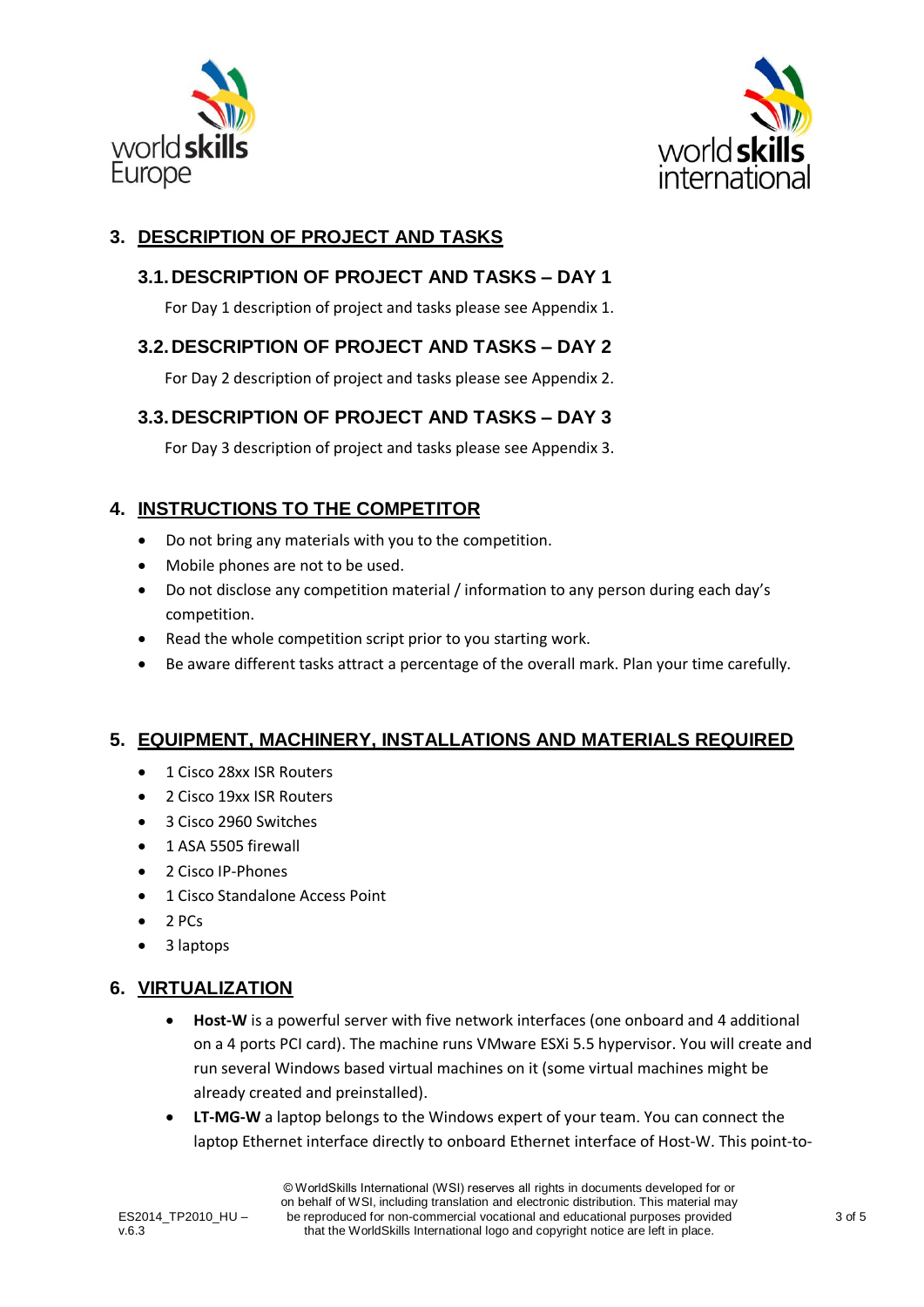



point network will act as the management network for managing the ESXi5.5 hypervisor running on **Host-W**.

- **Host-L** is also a powerful server with five network interfaces (one onboard and 4 additional on a 4 ports PCI card). The machine runs VMware ESXi 5.5 hypervisor. You will create and run several Windows based virtual machines on it (some virtual machines might be already created and preinstalled).
- **LT-MG-L** a laptop belongs to the Linux expert of your team. You can connect the laptop Ethernet interface directly to the onboard Ethernet interface of Host-L. This point-topoint network will act as the management network for managing the ESXi5.5 hypervisor running on **Host-L**. In the VSphere Client you can login as **root** with password **Lille2014.**



#### <span id="page-3-0"></span>**7. MARKING SCHEME**

#### <span id="page-3-1"></span>**7.1.MARKING SCHEME – DAY 1**

For Day 1 Marking Scheme see Appendix 4

ES2014 TP2010 HU – v.6.3

© WorldSkills International (WSI) reserves all rights in documents developed for or on behalf of WSI, including translation and electronic distribution. This material may be reproduced for non-commercial vocational and educational purposes provided that the WorldSkills International logo and copyright notice are left in place.